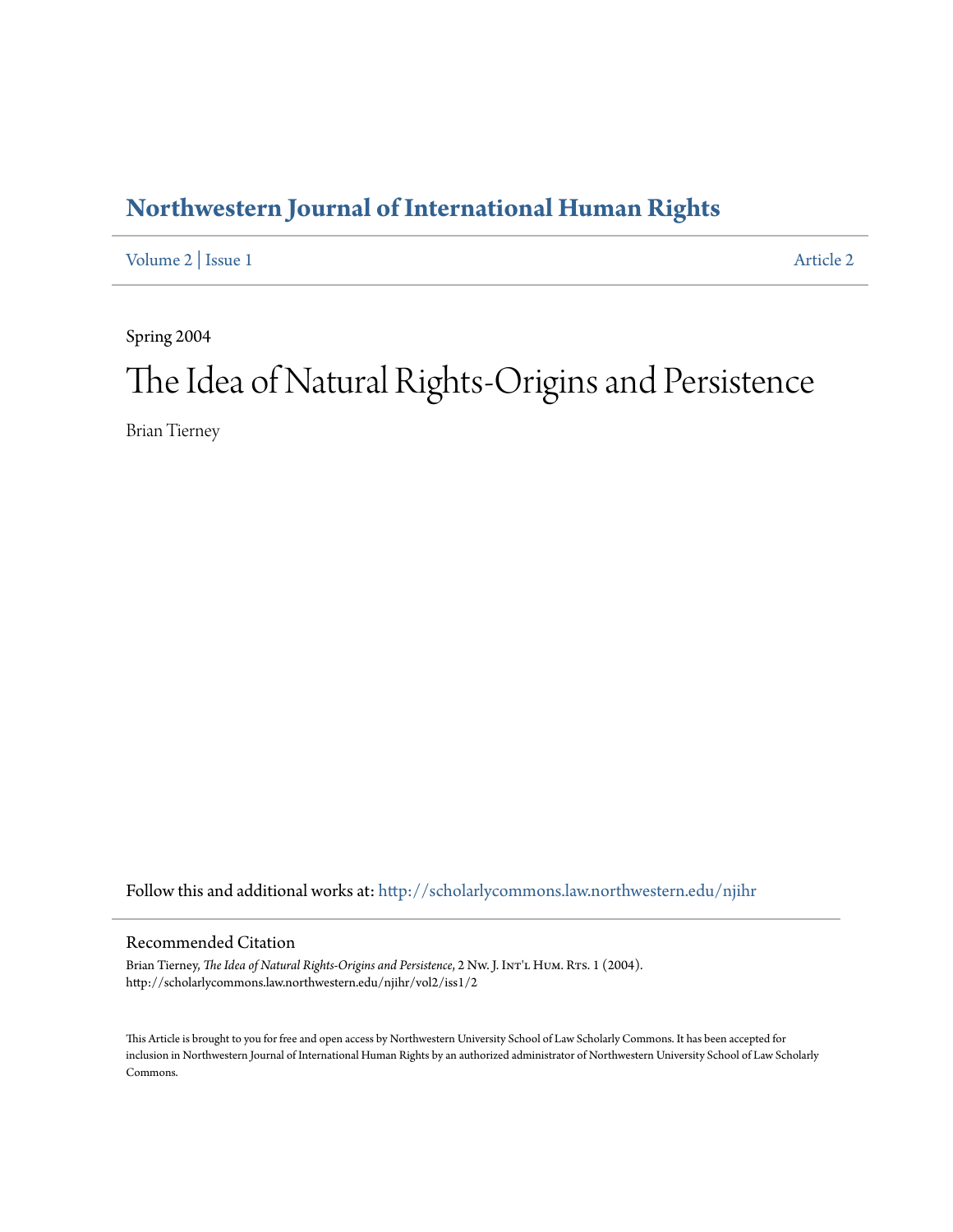#### **THE IDEA OF NATURAL RIGHTS-ORIGINS AND PERSISTENCE<sup>1</sup>**

### Brian Tierney<sup>∗</sup>

 ¶ 1 As we stand at the opening of a new century, the present status of human rights is, as usual, somewhat precarious and their future in the world unpredictable.<sup>2</sup> There are not only very obvious problems of practical implementation in many parts of the world, but also serious doubts as to whether a Western ideal of human rights can have any universal significance for all peoples. Samuel Huntington, in his *Clash of Civilizations*, presents our modern culture of rights as a Western peculiarity with no resonance for the rest of humanity.<sup>3</sup> Another modern study has the unpromising title, *Human Rights: a Western* Construct with Limited Applicability.<sup>4</sup> At the other extreme a UNESCO report of 1947, referring to the idea of human rights, observed that "its beginnings in the West as well as in the East coincide with the beginnings of philosophy.<sup>16</sup> In the same spirit, Nikolas Gvosdev has discussed the policy of religious toleration pursued by some Chinese and Mongol emperors, including Genghis Khan, as an anticipation of the modern practice of human rights.<sup>6</sup> But it is a mistake to see a concern for rights whenever we encounter policies that we may find morally congenial but that were really based on quite other grounds. Genghis Khan was not really an early champion of human rights. Our modern concept has not always existed everywhere; rather it has its own distinctive history that we shall try to explore, and in its early stages it was indeed a Western history.

 ¶ 2 Before turning to this early history there is one more aspect of the contemporary situation that I need to mention. Even in the Western world, the original homeland of natural rights thinking, there is no consensus—and sometimes overt skepticism—about the existence and grounding of such rights. Libertarians and communitarians contend fiercely about the merits of their respective positions. Statesmen seem obliged to pay lip service at least to the idea of human rights, but philosophers often take a more skeptical stance. Alasdair MacIntyre, for instance, has declared that "there are no such rights and belief in them is one with belief in witches and in unicorns.<sup>"</sup> He prefers an earlier way of thinking that emphasized

<sup>∗</sup>Bryce and Edith Bowmar Emeritus Professor in Humanistic Studies, Cornell University.

<sup>&</sup>lt;sup>1</sup> This paper draws on my earlier writings on natural rights. *See* BRIAN TIERNEY, THE IDEA OF NATURAL RIGHTS: STUDIES ON NATURAL RIGHTS, NATURAL LAW AND CHURCH LAW 1150-1625 (1997). In subsequent notes I have referred to this work when it presents original source material from the works of authors discussed in the present article.

 $2^2$ I have used the term "natural rights" and "human rights" indifferently. "Human rights" is preferred nowadays because this usage dissociates the idea of universal rights from the particular medieval context where the idea of natural rights first emerged. But the two terms have essentially the same meaning. Natural rights or human rights are rights that inhere in persons by reason of their very humanity.

<sup>3</sup> SAMUEL P. HUNTINGTON, THE CLASH OF CIVILIZATIONS (1996).

<sup>4</sup> ADAMANTIA POLLS & PETER SCHWAB, HUMAN RIGHTS: CULTURAL AND IDEOLOGICAL PERSPECTIVES 1-18 (1979).

<sup>5</sup> HUMAN RIGHTS: COMMENTS AND INTERPRETATIONS 260 (UNESCO ed., 1949).

<sup>6</sup> Nikolas K. Gvosdev, *Finding the Roots of Religions Liberty in the "Asian Tradition",* 42 J. CHURCH & ST. 507-527 (2000).

 $^7$  ALASDAIR MACINTYRE, AFTER VIRTUE: A STUDY IN MORAL THEORY 69 (2d ed. 1984).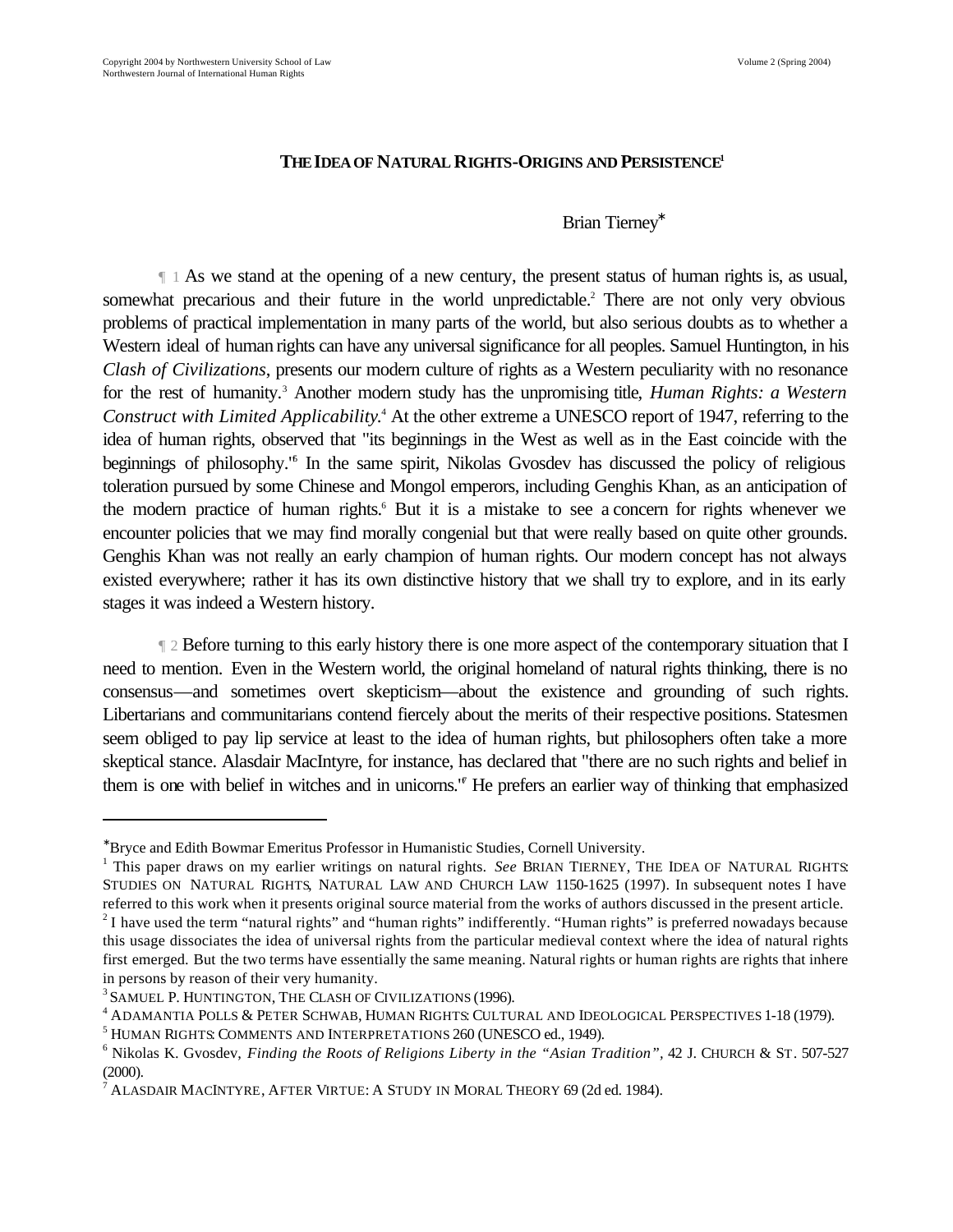$\overline{a}$ 

the pursuit of virtue rather than the assertion of rights. Another writer complains that the modern emphasis on rights has led to a lack of concern for the common good and to a society marked by "corrosive selfishness."<sup>8</sup>

 ¶ 3 But the most widespread modern objection to natural rights thinking is derived from cultural relativism or historicism. There are and have been hundreds of human societies. They all have different customs, different values; so, on this argument, there cannot be one set of human rights valid for all of them. Richard Rorty, for instance, has argued that "history goes all the way down," that peoples are irremediably molded in different ways by their different cultures. An historical approach cannot solve all these problems of modern philosophers and social scientists, but it might lead us to address them from a different and perhaps more helpful perspective.

 ¶ 4 In presenting the origins and early history—a sort of "Ur-history"—of the idea of natural rights, I shall necessarily be describing a Western construct. It is important, therefore, to emphasize at the outset that we shall not be dealing with an inevitable unfolding of ideas always present in the Western psyche or with a sort of predetermined organic growth from Western cultural genes.<sup>9</sup> Western history offered other alternatives. Plato discussed an ideal society without any appeal to natural rights. Moses gave commandments to the children of Israel, not a code of rights. The Christian church has suppressed rights in some contexts as well as affirming them in others. There was nothing inevitable about the emergence of a doctrine of natural rights. To explain how the idea first arose, we need to consider a series of contingent situations that occurred in the course of Western history and try to understand how the various responses to them shaped this new way of thinking.

 ¶ 5 In pursuing this theme, I came to think that the jurists of the twelfth century, especially the church lawyers, played an important innovatory role. The problem, we shall see, is partly one of juristic semantics, to understand how the little phrase *ius naturale* shifted from an objective to a subjective meaning, how an ancient concept of natural law was reshaped into a modern idea of natural rights. I want to carry the story of origins from the twelfth century down to around 1500 because then an unforeseen event—a new contingency—redirected the course of human rights thinking for the future. I have in mind the European encounter with America and the great debate that it stirred up about the rights of American Indians among Spanish scholars, especially Vitoria and Las Casas and, on the other side, Sepulveda. At that time an ideal of human rights was passionately asserted and vigorously contested. And so it has been through the centuries. Our history can perhaps illustrate both the vitality and the vulnerability of the ideal.

 ¶ 6 At present, however, there is no agreement among historians about our problem of early origins. Some favor Hobbes as originator, some Grotius, some Gerson. But probably the most widely accepted viewpoint nowadays finds the first formulation of a concept of subjective natural rights in the nominalist philosophy of the late Middle Ages. This argument has been presented most fully in the many books and articles of the French scholar, Michel Villey. Villey contrasted the modern idea of subjective

 $^8$ The phrase is from ROBERT A. KRAYNAK, CHRISTIAN FAITH AND MODERN DEMOCRACY 167 (2001).

<sup>9</sup> On this theme, see the perceptive remarks of Heiner Bielefeldt, *"Western" Versus "Islamic" Human Rights Conceptions?; A Critique of Cultural Essentialism in the Discussion of Human Rights*, 28 POL. THEORY 90-121 (2000).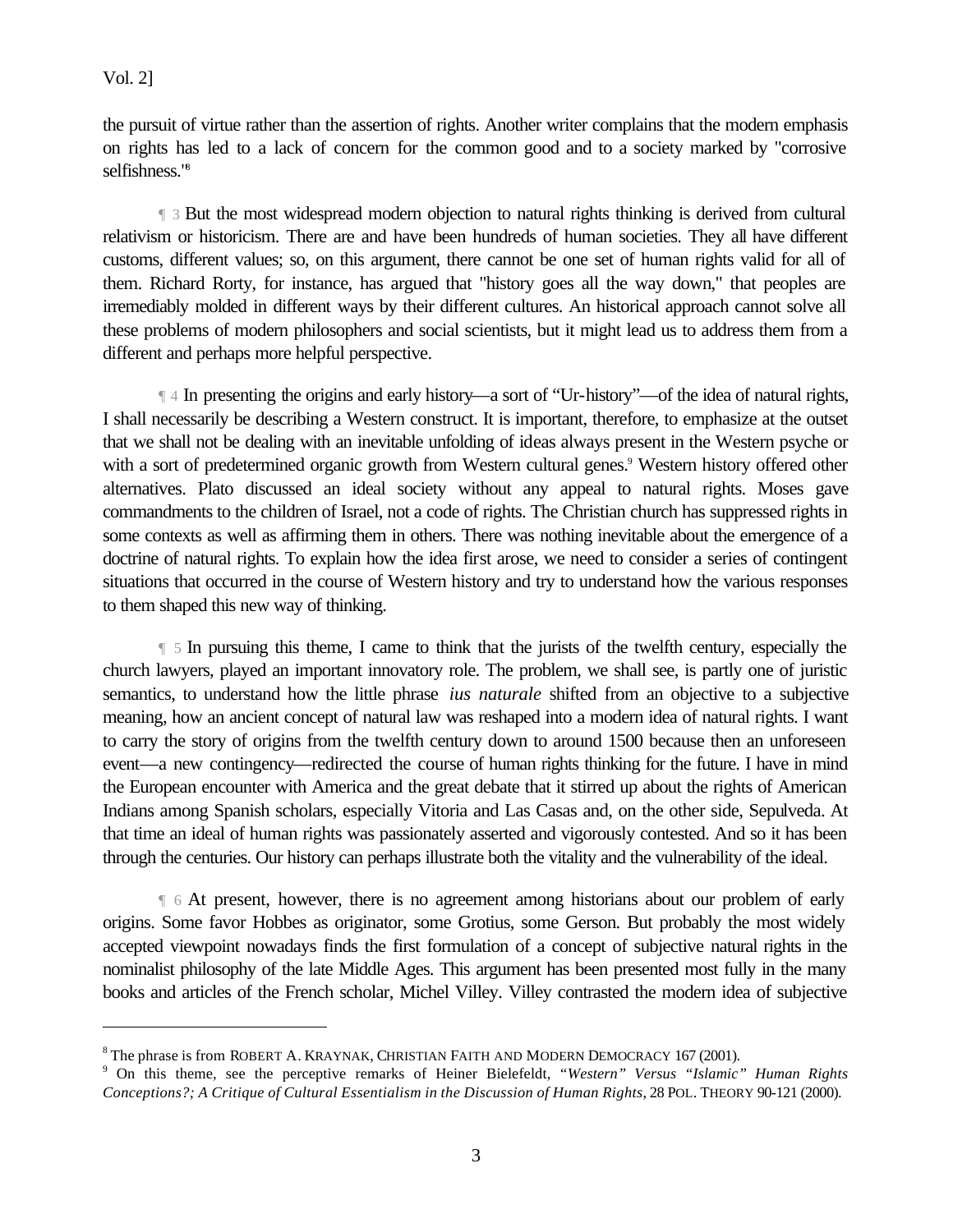natural *rights* with an older tradition of objective natural *right*. He pointed out that the Latin phrase *ius naturale* traditionally meant "what is naturally just" or natural law. But a subjective natural right was something quite different. According to Villey, a subjective right was "a faculty, an ability, a liberty to act" or, specifically, "a *power* of the individual." But *ius* understood as law or objective right was a restraint on power. The two concepts were antithetical, radically incompatible with one another, and Villey much preferred the earlier one. Villey was disdainful of all the modern multiplying claims to rights. He wrote that, in a culture of rights, justice becomes "merely a label that we put on our own subjective preferences."<sup>10</sup>

 ¶ 7 For Villey, the great innovator, the revolutionary who first created a doctrine of subjective rights, was the fourteenth-century Franciscan philosopher, William of Ockham. On this view, Ockham's nominalist philosophy, holding that only individual entities had real existence, naturally led on to an individualistic political theory. So Villey wrote that Ockham was the father of subjective rights and, avoiding all sexist bias in the modern fashion, he also wrote that Ockham's philosophy was the mother of subjective rights. Specifically, Villey held, Ockham instituted a "semantic revolution" when he associated for the first time the two concepts, *ius* and *potestas*, right and power. Villey regarded this as an unfortunate aberration.

 ¶ 8 An argument rather similar to Villey's was presented in America by Leo Strauss and the group of scholars whom he influenced. In this version, Hobbes takes the place of Ockham as the revolutionary innovator, but Strauss too emphasized a radical opposition between an older doctrine of natural right or natural law that imposed obligation on us, and the modern concept of natural rights that focuses on the self-assertion of the individual.<sup>11</sup> Hobbes did indeed sharply distinguish the two concepts. In the *Leviathan* he wrote, "Law, and Right, differ as much, as Obligation, and Liberty; which in one and the same matter are inconsistent."<sup>2</sup> Yet many late medieval and modern thinkers have considered the concepts of natural law and natural rights as mutually supportive of one another. This leaves us with a problem to which I will return after considering some medieval sources.

 ¶ 9 It was in reading Villey that I began to think of twelfth-century jurisprudence as a significant source of later natural rights language. Villey held that Ockham made a radical innovation and produced a "hybrid monster" when he defined *ius* (right) as a subjective power (*potestas*). But in fact such language was common in juridical writings—especially among the medieval canonists—for more than a century before Ockham. One canonist, writing on the role of bishops-elect just before 1200, declared simply, "They have a power of administering, that is a right" (*potestas . . . id es ius*). Moreover, the twelfth century provides us with an unusual historical context within which the emergence of an idea of subjective natural rights becomes intelligible. The idea arose, I would argue from the conjunction of a new age of

<sup>&</sup>lt;sup>10</sup> See TIERNEY, *supra* note 1, at 21, 28-30 (quoting MICHEL VILLEY, COURS D'HISTOIRE DE LA PHILOSOPHIE DU DROIT (1963)). For a convenient summary of Villey, see Michel Villey, *La genèse du droit subjectif chez Guillaume d'Occam*, 9 ARCHIVES DE PHILOSOPHIE DU DROIT 97-127 (1964); VILLEY, LA FORMATION DE LA PENSEE JURIDIQUE MODERNE (4th ed. 1975).

 $11$  LEO STRAUSS, NATURAL RIGHT AND HISTORY (1971). In spite of the affinities between their views, the works of Strauss and Villey have seldom been considered together. For a critical discussion of both authors see L. FERRY & A. RENAUT, FROM THE RIGHTS OF MAN TO THE REPUBLICAN IDEA 31-47 (1992).

<sup>&</sup>lt;sup>12</sup> THOMAS HOBBES, HOBBES' LEVIATHAN 99 (1909).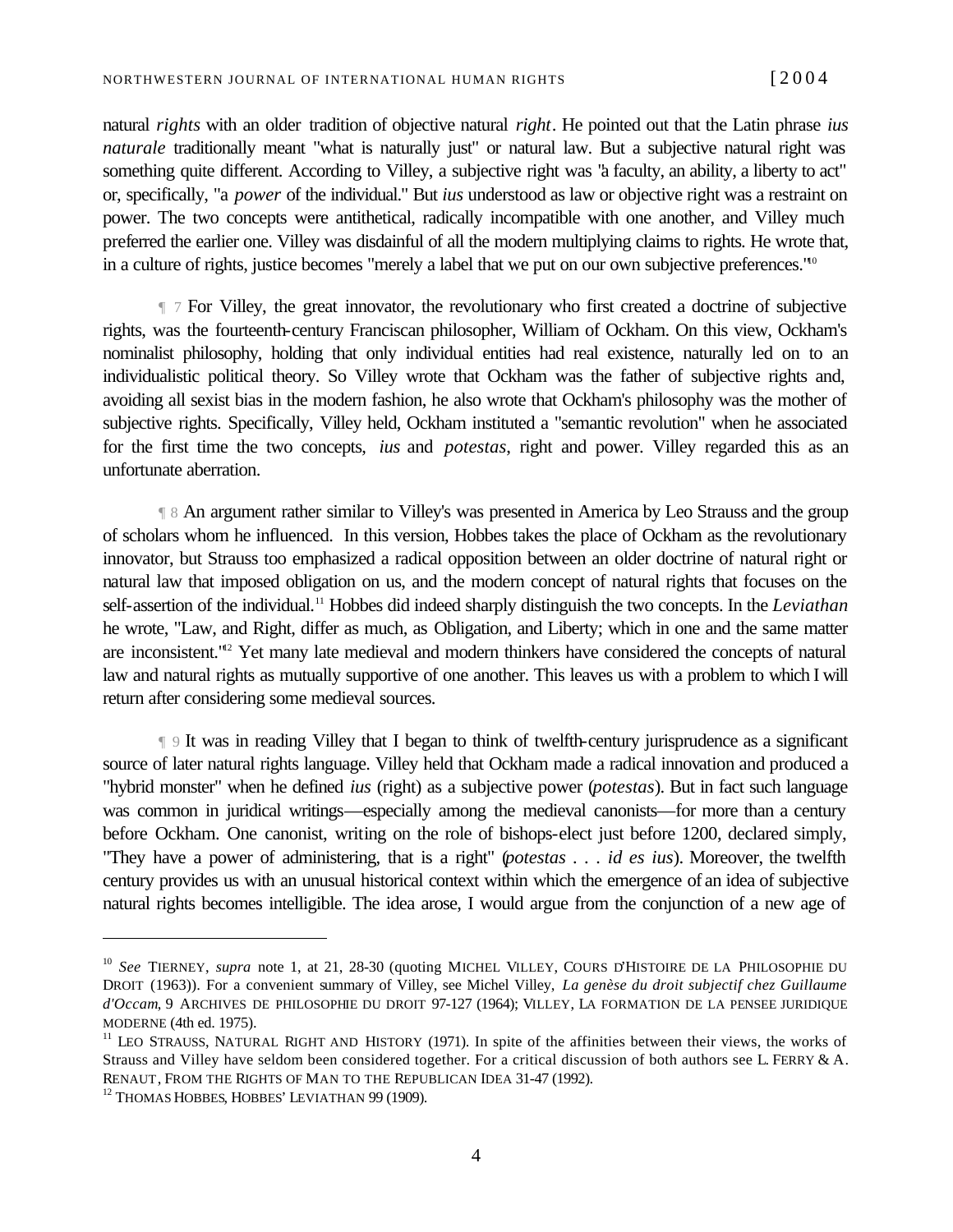cultural vitality with a new hermeneutics, a new preoccupation with the old texts of the Western juridical tradition.

 ¶ 10 The twelfth century was an age of renaissance, of new vitality in many spheres of life and thought. This was the age of the first great gothic cathedrals and the first universities. New networks of commerce grew up and with them a revival of city life. In religious life there was a new emphasis on the individual human person—on individual intention in assessing guilt, individual consent in marriage, individual scrutiny of conscience. And in the everyday life of the time there was an intense concern for rights and liberties. Kings asserted their rights against over-ambitious popes, and bishops—most famously Thomas Becket—defended the rights of the church against powerful kings. Feudal society was a structure of interlocking rights—the rights of lords and vassals in relation to one another. And within feudal society many new communal associations were growing up that claimed specific rights and liberties for their members—city communes and innumerable guilds of merchants and craftsmen. This widespread concern for rights is famously exemplified in the Anglo-American tradition by our cherished Magna Carta. The first clause of Magna Carta declared that, "the English Church shall be free, and shall have all its rights entire."<sup>13</sup> Then the document went on to specify various rights of feudal lords and vassals and of merchants and sometimes of all free Englishmen. The concern for rights, however, was not a peculiarly English phenomenon. There were similar charters in other countries, and in the same year that Magna Carta was issued in England, an influential canonist in Bologna was writing, "No one is to be deprived of his right except for a very grave offense.<sup>"14</sup>

 ¶ 11 For the purpose of our inquiry the most important feature of the twelfth-century renaissance was a great revival of legal studies, centered at first in Italy at Bologna. This was a new civilization, emerging after centuries of near-anarchy. Medieval people valued their rights but, in a still turbulent age, they also felt a need for more adequate systems of law. First, around 1100, came a recovery of the whole corpus of Roman law, then an immensely influential codification of church law in the work known as Gratian's *Decretum* (c. 1140). Canon law will not seem a very exciting study to most modern readers, but the twelfth-century canonists were not merely expounding a fixed body of ecclesiastical norms. They were engaged in a great enterprise, the creation of a new structure of universal jurisprudence for the church where none had existed before. Gratian's *Decretum* was not just a compendium of twelfth-century rules and regulations. It reached back to the church Fathers and the early councils of the church; it presented the juridical life of the church in the world for a thousand years, all included in one volume and equipped with a critical commentary. Medieval intellectuals found the work fascinating and they flocked to the great law schools of Bologna to study it. Soon dozens, then hundreds, of commentaries on the *Decretum* were written—nearly all of them still unpublished and accessible only in medieval manuscripts.

 ¶ 12 Of course, the rights I have mentioned so far—the kind of rights we find in Magna Carta were rights of particular persons and classes. We still have to consider how medieval canonists of all

<sup>&</sup>lt;sup>13</sup> JAMES CLARK HOLT, MAGNA CARTA 449 (2 ed. 1992).

<sup>&</sup>lt;sup>14</sup> These words are from the Ordinary Gloss of Johannes Teutonicus to the Decretum of Gratian. *See* DECRETUM GRATIANI . . . UNA CUM GLOSSIS, gloss ad Dist. 56 c.8 (Venice, 1600).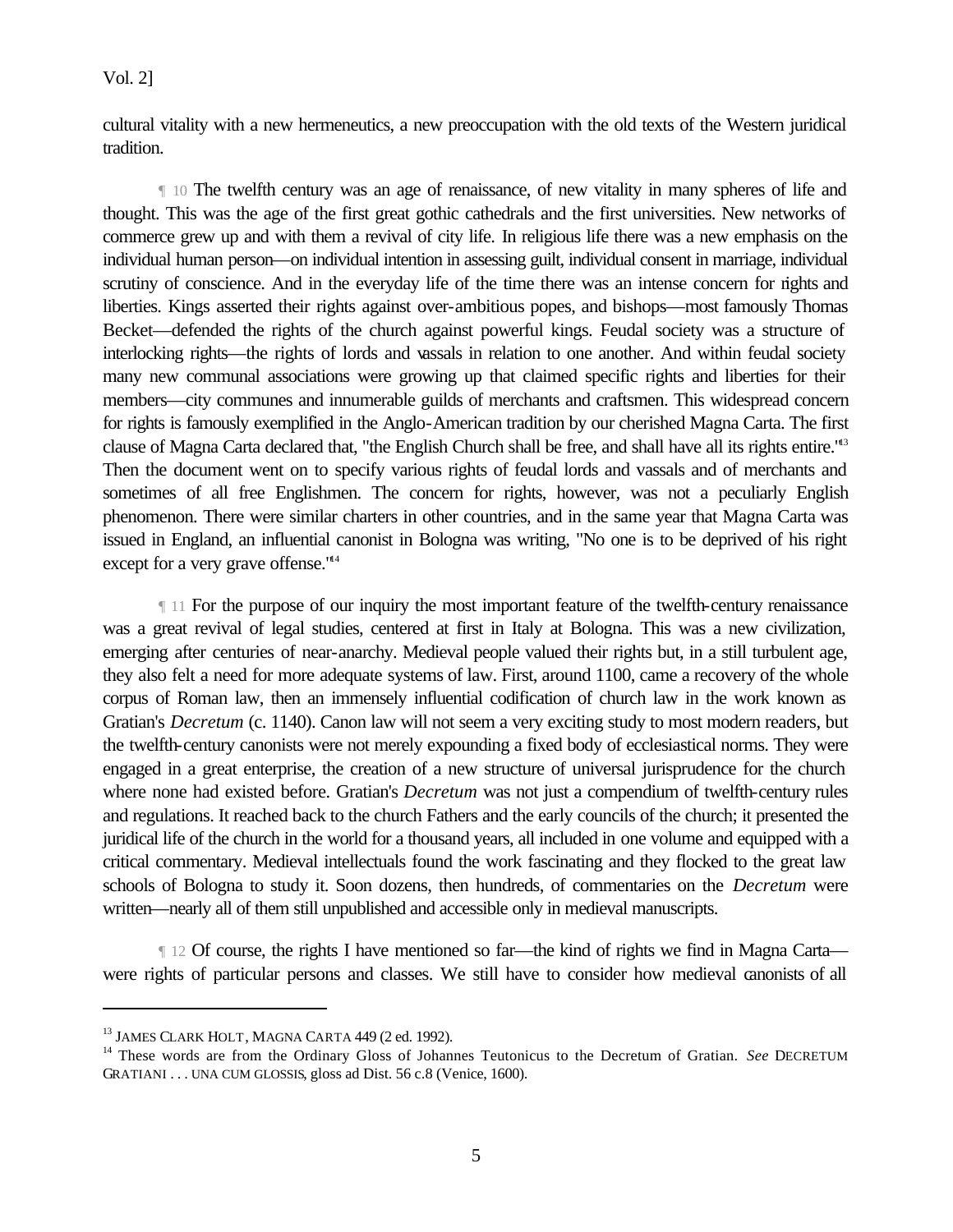people became interested in natural rights.15 It came about like this. The very first chapters of the *Decretum* presented texts that included several different usages of the term *ius naturale*, and sometimes they seemed inconsistent with one another. For instance, Gratian himself wrote that by natural law all property was common. Then he wrote that any human law contrary to natural law was vain and void. So how could the existence of property in the real world, held according to human law, be explained and justified? The early commentators quickly realized that the term *ius naturale* was being used with different meanings in different contexts. The greatest of them, Huguccio (c. 1190), explained to his students: "Not all the examples of *ius naturale* given below refer to the same meaning of *ius naturale* . . . But, lest the mind of some idiot be confused, I will diligently explain them all." And he proceeded to do so—at length.

 ¶ 13 The important point for us is that, in explaining the various possible senses of *ius naturale*, the jurists found a new meaning that was not really present in their ancient texts. Reading the old texts with minds formed in their new, more personalist, more rights-based culture, they added a new definition. Sometimes they defined natural right in a subjective sense as a power, force, ability or faculty inhering in human persons. These usages did not at first define a doctrine of specific rights. When the canonists wrote of *ius naturale* as a faculty or power they meant primarily an ability rooted in human reason and free will to discern what was right and to act rightly. But once the old concept of natural right was defined in this subjective way the argument could easily lead to the rightful rules of conduct prescribed by natural law or to the licit claims and powers inhering in individuals that we call natural rights. Soon the canonists did begin to argue in this way and to specify some such rights. The first one, a very radical one, was a right of the destitute poor to the necessities of life, even if this meant appropriating for themselves the surplus property of the rich.<sup>16</sup>

 ¶ 14 In presenting subjective definitions of *ius naturale*, the canonists did not abandon the old meaning of the term as natural justice; rather they were coming to see that an adequate concept of natural justice had to include a concept of individual rights. Nor were the canonists asserting a doctrine of mere selfish individualism. After all, the first words of the *Decretum*, their great law book, were a restatement of the Golden Rule, "Do unto others as you would have them do unto you." Also, the canonists did not contrast individual values with community values. They could have agreed with a modern philosopher, Jacques Maritain, when he wrote that "there is nothing more illusory than to pose the problem of the person and the common good in terms of opposition."<sup>7</sup> Maritain, who saw a relationship of "mutual implication" between individual and community, based his argument on a complex metaphysical theory.<sup>18</sup> The canonists were not metaphysicians but jurists; and so, without any overt philosophizing, they thought long and hard about the many forms of corporate life that were growing up in their society and created a

<sup>&</sup>lt;sup>15</sup> For the canonistic texts mentioned in the following discussion see TIERNEY, *supra* note 1, at 58-69.

<sup>&</sup>lt;sup>16</sup> On the persistence of this doctrine see S.G. Swanson, *The Medieval Foundations of John Locke's Theory of Natural Rights: Rights of Subsistence and the Principle of Extreme Necessity*, 18 HIST. POL. THOUGHT 399-459 (1997).

<sup>&</sup>lt;sup>17</sup> JACQUES MARITAIN, THE PERSON AND THE COMMON GOOD 67 (1966).

<sup>&</sup>lt;sup>18</sup> Using the Aristotelian language of matter and form, Maritain distinguished between "material individuality" and "spiritual personality." *Id.*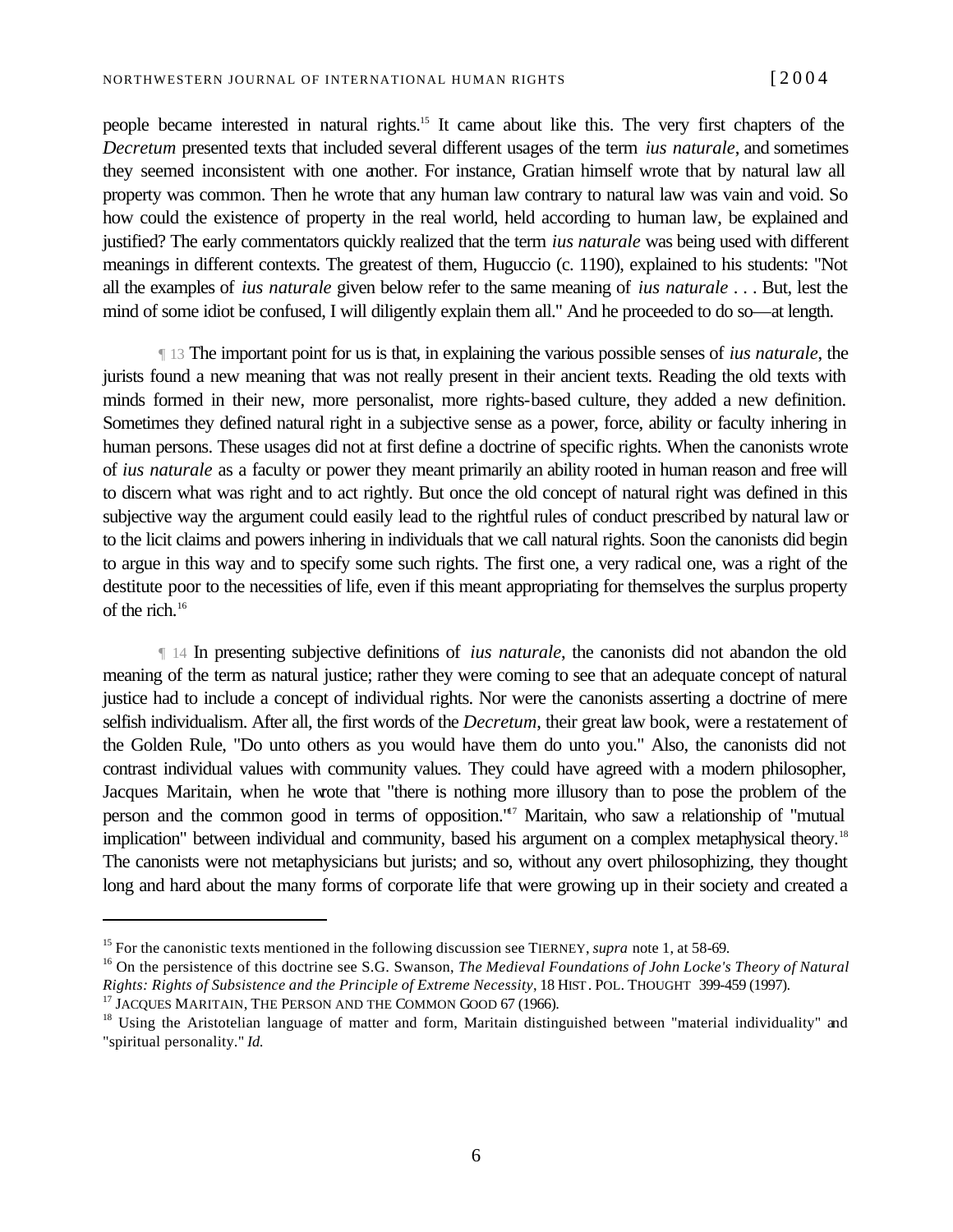subtle and intricate juridical theory of corporation structure that allowed for a play of individual rights within corporate bodies.<sup>19</sup>

 ¶ 15 Two more important developments of juristic thought occurred in the course of the thirteenth century. Toward the end of the century jurists began to argue that the right to appear and defend oneself before a court of law—what we should call a right to due process—was not just a part of the civil law of particular nations but rather was grounded in the universal natural law. They argued that, just as there was a natural right of self-defense against physical assault, so too there should be a right to defend oneself against legal charges.<sup>20</sup>

 ¶ 16 The second thirteenth-century development concerned a perennial problem in discussions of natural rights that we have already mentioned. Are claims to natural rights peculiar to Western culture or do such rights belong or should belong to all peoples? In the middle of the thirteenth century, Pope Innocent IV, a great canonist in his own right, faced a similar issue. He asked whether the basic rights to own property and to create licit governments belonged only to Christian peoples or whether even infidels—he had in mind particularly Muslims—could also enjoy these rights. The most extreme papalists of the time held that, since the pope was the representative of God on earth, he was lord of the whole world and, hence, rightful ownership and legitimate jurisdiction could inhere only in those who recognized his authority. Innocent himself was a strong defender of papal power but he would not go so far. Instead, he wrote "God makes his sun to rise on the good and the wicked and he feeds the birds of the air."<sup>21</sup> Accordingly, the pope declared, "ownership, possession and jurisdiction can belong to infidels licitly . . . for these things were made not only for the faithful but for every rational creature.<sup>"22</sup> Innocent's text had a significant afterlife. It was often repeated in canonistic commentaries and was eventually adopted by sixteenth-century theologians who defended the rights of American Indians against their Spanish conquerors.

 ¶ 17 Before leaving the medieval canonists we need to consider one more very important aspect of their thought. In discussing the views of Villey and Strauss, I mentioned a problem inherent in their arguments about natural law and natural rights. If *jus naturale* in its classical sense was a restraint on power, as Villey argued, it could not (without a semantic revolution) also define the subjective right or power inhering in individuals that we encounter in Ockham. In his more pungent language, Hobbes made the same point: "Law is a fetter; Right is freedome, and they differ like contraries."<sup>23</sup> Obviously one cannot derive a freedom from a fetter.<sup>24</sup> The two concepts seem to be, as Hobbes wrote, "irreconcilable." And

<sup>19</sup> *See* BRIAN TIERNEY, FOUNDATIONS OF THE CONCILIAR THEORY 100-108 (1998).

 $20$  On this development see KENNETH PENNINGTON, THE PRINCE AND THE LAW 1200-1600: SOVEREIGNTY AND RIGHTS IN THE WESTERN LEGAL TRADITION (1993).

<sup>21</sup> Referring to *Matthew* 5:45 and *Matthew* 6: 26 (King James).

<sup>&</sup>lt;sup>22</sup> INNOCENT IV, COMMENTARIA INNOCENTII . . . SUPER LIBROS QUINQUE DECRETALIUM, Com. ad 3.34.8 (Frankfurt, 1570).

<sup>&</sup>lt;sup>23</sup> THOMAS HOBBES, DE CIVE 170 (1983).

 $24$  Nor indeed a fetter from a freedom as some scholars imply when they argue that Hobbes derived natural law from natural right.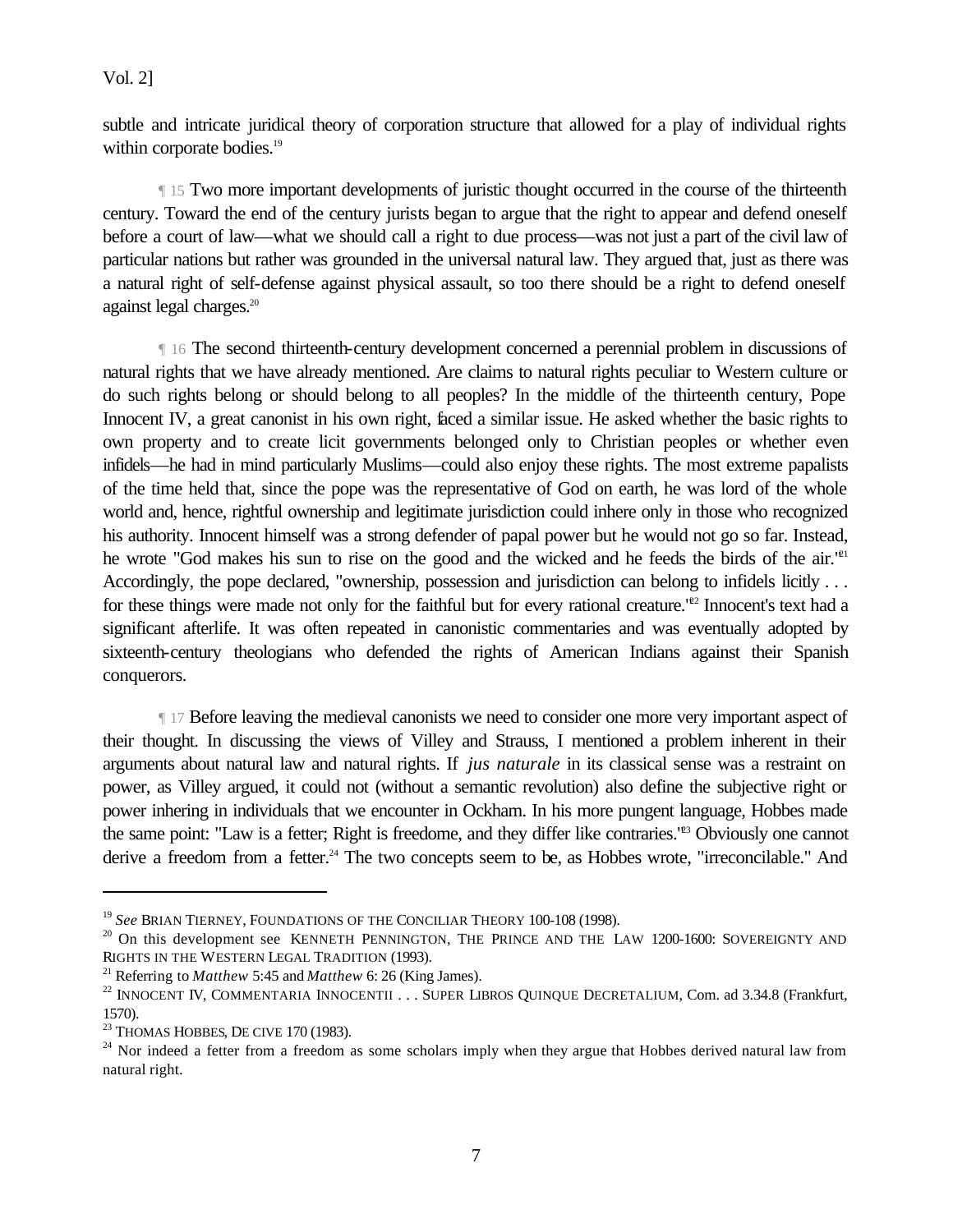yet many medieval and modern thinkers have treated the doctrine of rights as a legitimate development of principles always inherent in the natural law tradition.

 ¶ 18 The explanation lies in another aspect of the canonists' teaching on *ius naturale*. Adapting a Roman law doctrine that law could be permissive as well as perceptive, they sometimes argued that natural law too did not consist only of restraints on power, commands and prohibitions; it could also define an area of permissiveness where agents were free to act as they chose. According to one of their definitions, *ius naturale* could mean "What is permitted and approved though not commanded or prohibited by any law." Huguccio used this concept of permissive natural law to justify the existence of private property. Common ownership was indeed included in *ius naturale*, as several text of the *Decretum* asserted but, Huguccio argued, only as permission, not as a command of natural law. In this area, humans were free to make other arrangements including the establishment of rights to private property. The canonists were, so to speak, hollowing out a sphere of individual freedom where rights could be exercised within the framework of the old *ius naturale*. 25

 ¶ 19 There is a whole history still to be written about the idea of permissive natural law as a ground of natural rights. The idea persisted for several centuries from the twelfth century onward in the writings of such figures as Vitoria, Suarez, and Grotius. Locke, in his turn, referred to "the permissions of the law of nature." Eighteenth-century jurists continued the discussion. Christian Wolff wrote, "the law of nature is called preceptive when it commands us to act; it is called prohibitive when it forbids us to act; it is called permissive when it gives us a right to act.<sup>126</sup> Huguccio could have understood that very well. Even Immanuel Kant appealed to permissive natural law in explaining the origin of individual property.

 ¶ 20 To return finally to the canonists. It would be incorrect to maintain that their scattered glosses presented any coherent theory of natural rights; the achievement of the *Decretists* was something different; they were creating a language within which a doctrine of rights could be expressed by generations of later thinkers. Their definitions of *ius* as "faculty" or "power" were repeated frequently by jurists and political theorists down to the time of Grotius. And already by 1300 some natural rights were coming to be recognized—the right of the destitute poor that I mentioned, a right of self-defense against physical assault or in a court of law, rights in marriage, even rights of infidels. But this was only a beginning. There was no certainty that the doctrine would persist and become explicit in Western political theory. As it happened, though, new situations arose within which the rights language of the lawyers was preserved and developed.

 ¶ 21 The next such context, the next contingency, was a great dispute that arose early in the fourteenth century between the pope and the leaders of the Franciscan Order about Franciscan poverty and property. The dispute arose out of the Franciscans' claim that they had abandoned all property "singly and in common" and all right to use property, retaining for themselves only a "bare factual use" of things. The Franciscans further claimed that by living in this fashion they were faithfully imitating the perfect evangelical way of life instituted by Christ and the first apostles. For reasons that are still not clear, Pope

<sup>25</sup> On the canonistic doctrine of permissive natural law and its subsequent history see Brian Tierney, *Permissive Natural Law and Property: Gratian to Kant*, 62 J. HIST. IDEAS 381 (2001).

<sup>&</sup>lt;sup>26</sup> Christian Wolff, *Institutiones Juris Naturae Et Gentium* 24, in CHRISTAIN WOLFF, 26 GESAMMELTE WERKE, abt. 2 (Hildesheim 1969) (1750).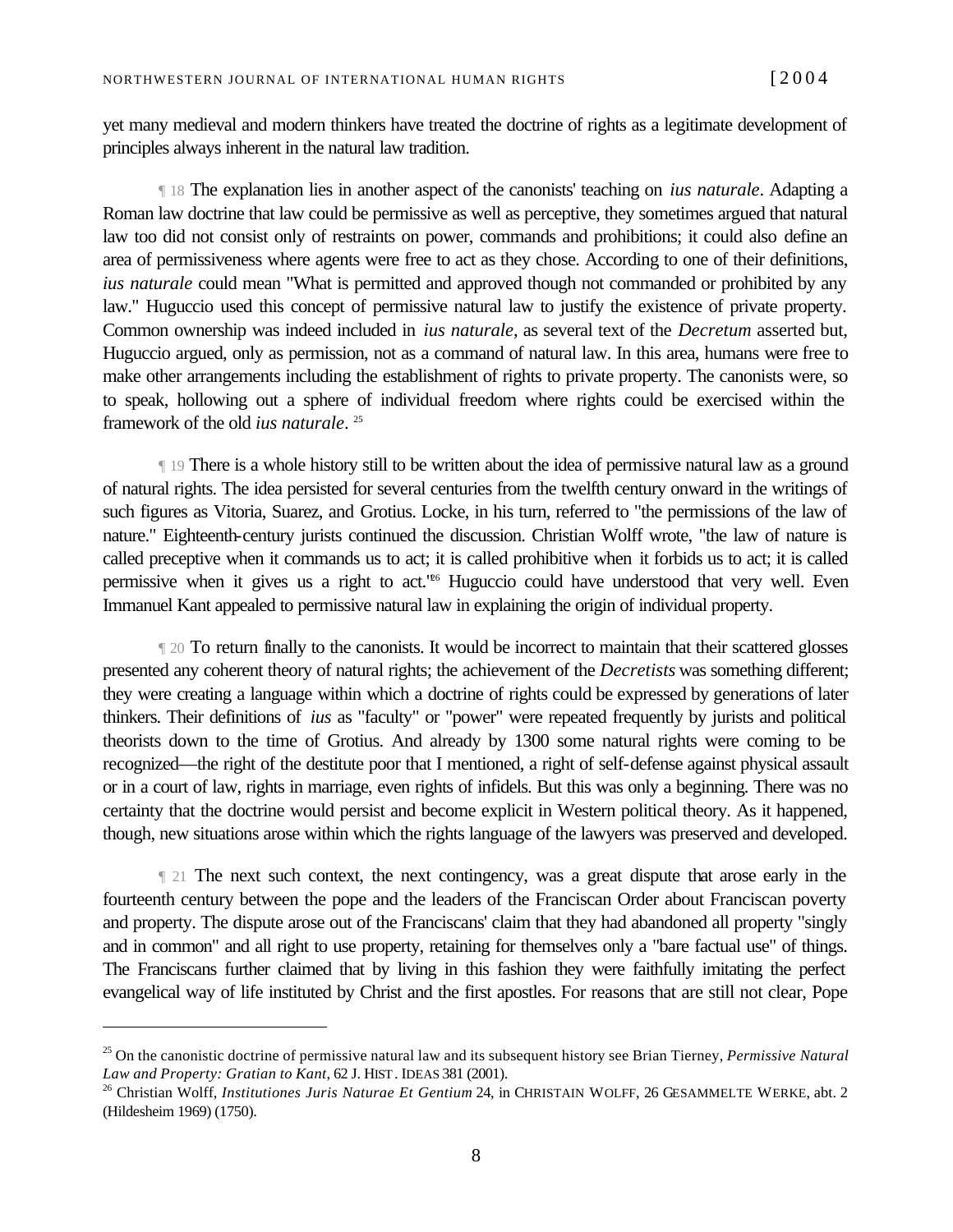John XXII decided to condemn this doctrine. Perhaps the pope saw that, if the Franciscan claim were true, then the church never had exemplified an evangelical way of life, for it had always owned property. Whatever his motives, in 1323 the pope decreed that henceforth it would he considered heretical to maintain that Christ and the apostles had nothing or that they had no rights in the things that they actually used. In another decree directed against the Franciscans, the pope made the point that there could be no just use of anything without a right of using it. The pope's language ensured that the idea of a right would be at the center of the ensuing debate.

 ¶ 22 It was this dispute that inspired all the political writings of William of Ockham. In 1328, he joined a group of dissident Franciscans who refused to accept the pope's decrees, and subsequently poured out a flood of works defending the Franciscan position and attacking the pope. These works did make important contributions to the developing idea of natural rights as Villey insisted; but in them Ockham was not embarking on a semantic revolution. He was carrying on an established tradition of juristic discourse, sometimes in new and interesting ways. In his polemical writings Ockham did not refer to his nominalist philosophy but he relied on frequent citations of earlier canonistic texts. Responding to the pope's argument that there could be no just use without a right of using, Ockham took up the canonists' argument about a natural right to the necessities of life. The right that the Franciscans had renounced, he argued, was every kind of worldly right, every right to sue in court, or to own property. But there was also a natural right to use external things that was common to all men and that was derived from nature, not from any human statute; and no one could renounce this right since it was necessary to maintain life. By virtue of this right, Ockham argued, the friars could use justly without having any right derived from human law. "The friars do have a right," he wrote, "namely a natural right."<sup>27</sup>

 ¶ 23 Ockham first took up the idea of natural rights, I think, just as a debating ploy to respond to a rather forceful argument of John XXII. But, once he had used the idea in this way in his first polemical work, he apparently saw that it had much further potential. In his later works Ockham supplemented his defense of Franciscan poverty with wide-ranging attacks on the whole doctrine of papal absolutism asserted by the pope's supporters, and in doing so he succeeded in turning the old idea of Christian freedom, found in scripture, into an argument for natural rights. According to scripture Christian law was "a law of perfect liberty"; but if the pope possessed a truly absolute power, Ockham argued, the Christian people would be reduced to a state of miserable servitude. To define the limits of papal power he reminded the pope that all just governments existed for the common good, but he also referred repeatedly to the individual natural rights of the subjects, "the rights and liberties conceded by God and nature."<sup>28</sup> It was perhaps the first time that the idea of natural rights had been used to challenge the claims of absolutist government.

 ¶ 24 I will mention just one more medieval figure, the great French theologian, Jean Gerson who wrote at the time of the conciliar movement for church reform around 1400. Gerson gave a very influential definition of a right as "a faculty or power belonging to anyone according to right reason," and from this he derived a natural right of self-defense against a tyrannical pope and a natural right of liberty through which

<sup>27</sup> For a more detailed discussion of Ockham's argument with relevant texts see TIERNEY, *supra* note 1, at 118-130.

<sup>28</sup> *Id*. at 182-193.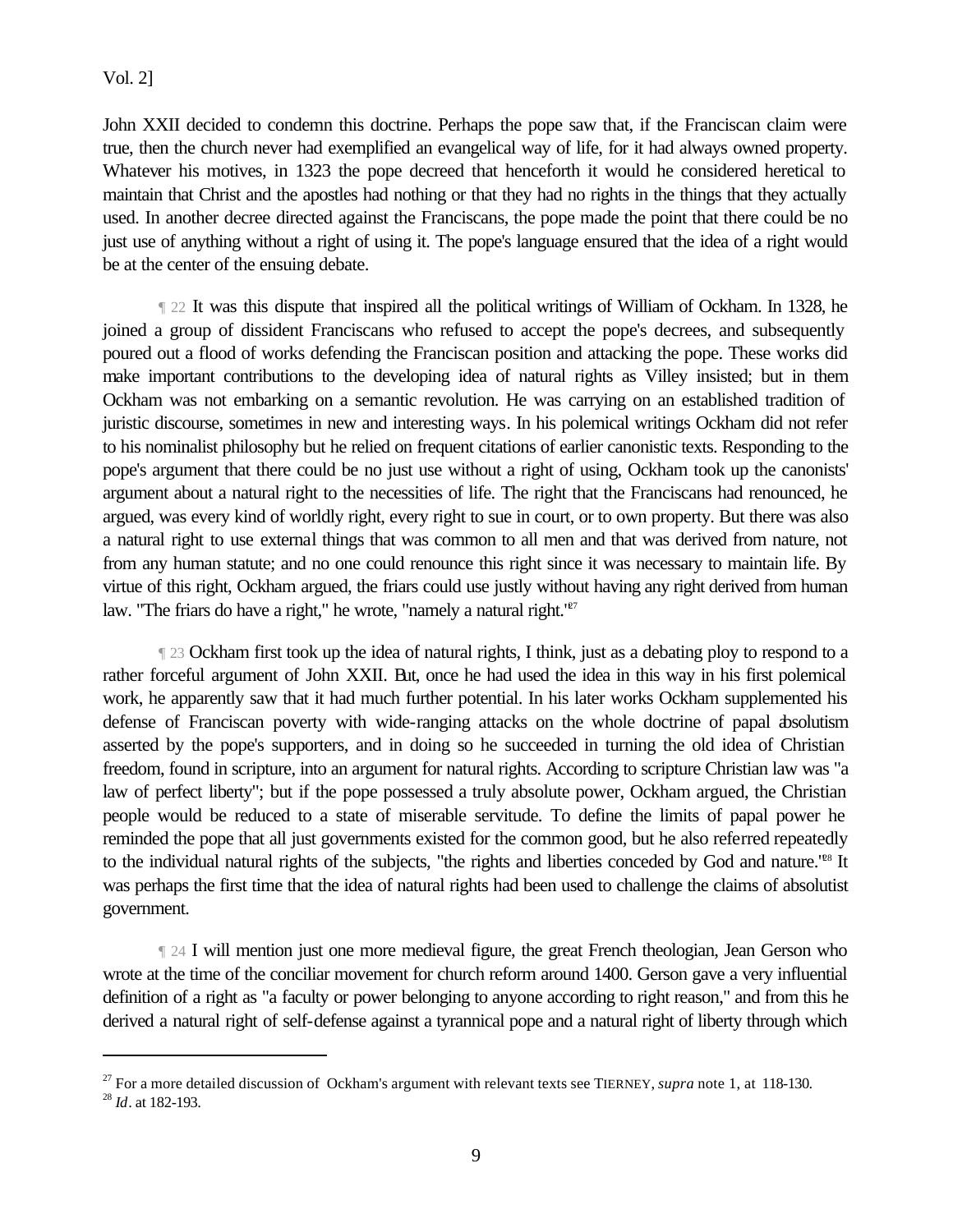a Christian could seek his own salvation even in a corrupt church. But Gerson also maintained an ideal of the church as an ordered organic community, a mystical body in theological language. It did not occur to him to oppose individual rights to community values. He cherished both.

 ¶ 25 So a tradition of natural rights was quite ancient and quite widely diffused in the years around 1500. But by then the tradition was becoming moribund. The debates about natural rights that were going on in the schools of Paris at that time were full of metaphysical subtleties, but they had little to do with any real-life problems. They seem like arguments for the sake of argument, clever intellectuals playing clever intellectual games. For instance, in earlier natural rights theories and then again in those of the seventeenth century it was often asked whether a right to property—dominion—came from natural law or civil law. When John Mair, a leading master of Paris, addressed this question around 1500 he took a deep breath, so to speak, and told his students that, to begin with, there were *eight* kinds of dominion to consider. They were: Dominion of the blessed, dominion of the damned, original dominion, natural dominion, gratuitous dominion, evangelical dominion, civil dominion, and canonical dominion.<sup>29</sup> The students must have been very impressed if not completely baffled. And John Mair was relatively simple for his time. His contemporary, Conrad Summenhart, found no less than twenty-three different kinds of dominion, each with associated rights. The argument goes on and on and as it moves through the endless distinctions and subdistinctions it seems to become ever more remote from any problems of the real world.

 ¶ 26 This was just the kind of tired late medieval scholasticism that the Renaissance humanists were trying to laugh out of existence. And they might have succeeded. Late scholastic thinkers like John Mair were living in the world of Machiavelli and the "new monarchies," a time when there was more concern for orderly government than for individual rights. Contemporary humanists looked for guidance to the ancient world of Greece and Rome, and there they found arguments for monarchy, and for mixed government and for classical republicanism, but nothing about natural rights. It is perfectly possible to make coherent political theories without this concept and Renaissance writers often did so. There is no more talk of natural rights in More's *Utopia* than in Plato's *Republic*. Perhaps the whole doctrine of natural rights reduced to a sort of late scholastic word-play, far removed from real life—might have been swept away in the new world of Renaissance humanism.

 ¶ 27 But a new, unforeseen contingency changed all this—the European discovery of America. Quite suddenly the abstract scholastic discourse became relevant to a great new world historical problem, the possible justifications of colonialism, the rights of indigenous peoples. A great debate arose in Spain, often centered again on the concept of natural rights. Could such rights be truly universal human rights? Or were some people natural slaves as Aristotle had taught? Could rights inhere not only in civilized people like Spaniards but also in idol-worshipers, cannibals, naked savages even?

 ¶ 28 I can consider only one participant in the debate here so I will choose the most passionate and prolific of them, Bartolomée de las Casas, the great defender of the Indians.<sup>30</sup> Las Casas wrote, in a famous phrase, "All the races of humankind are one." And so, arguing from this conviction, he claimed

<sup>&</sup>lt;sup>29</sup> John Mair, Joannis Maioris . . . IN QUARTUM SENTENTIARUM QUAESTIONES, Dist.15 q.10 (Paris, 1519).

<sup>30</sup> For the texts of Las Casas cited in the following discussion see TIERNEY, *supra* note 1, at 272-287.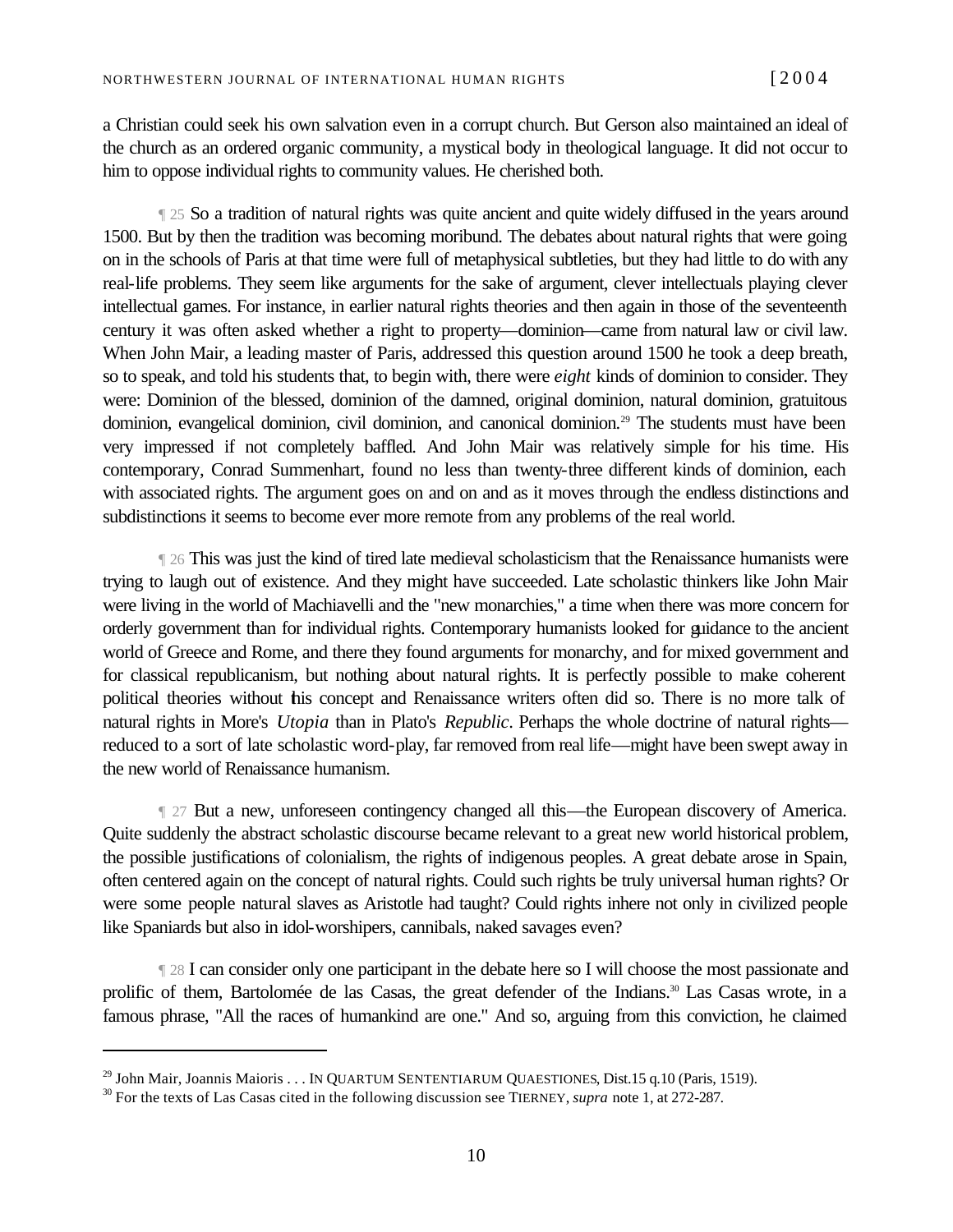human rights for the Indians, a right to liberty, a right to own property, a right of self-defense, a right to form their own governments. Las Casas eventually wrote a whole shelf of books in defense of the Indians, but his underlying thought is expressed in just one line from one of them: "They are our brothers, and Christ died for them." But, although Las Casas wrote out of this deep religious commitment, he also saw the need to defend Indian rights in terms of reason and law that could have the widest appeal. Indeed, his work is especially interesting in the present context because he appealed overtly and frequently to the juridical tradition that undergirded the earlier development of natural rights theories. To give just one example, he took up an old maxim of the medieval jurists—*Quod omnes tangit* ("What touches all is to be approved by all")—and used it to prove that Spanish rule in America could be legitimate only if the Indians consented to it, for the matter certainly "touched" them. The quirk in Las Casas' argument was that he applied it to each individual Indian. Where the natural right to liberty was concerned, the consent of a majority could not prejudice the rights of minority individuals withholding consent. The claim of the minority dissenters should prevail. It was an extreme doctrine of individual natural rights. In another context, weaving together a text of Gratian's *Decretum* with one from Thomas Aquinas, Las Casas wrote, "Liberty is a right instilled in man from the beginning."

 ¶ 29 Las Casas also presented a detailed argument against Aristotle's doctrine of natural slavery, a doctrine that was revived and defended by Sepulveda, a leading adversary of Las Casas in the Indies debates. The Indians were clearly barbarians, Sepulveda argued, and he pointed out, Aristotle had taught that all barbarians were natural slaves. Las Casas responded by distinguishing various senses of the word barbarian. The word could refer to all cruel and merciless people, but in that sense the Spanish were more barbarous than the Indians. People who could not understand each others' language could be called barbarians to one another, but here the Spanish and the Indians were equally barbarians. Sometimes all non-Christian people were classified as barbarians, but again the word did not imply natural slavery for it referred to peoples of high culture like the ancient Greeks and Romans. Finally, Las Casas mentioned one rare kind of human being who might correspond to Aristotle's natural slaves—wild, savage men who lived alone in the forests and mountains like brute animals without any ordered society. Las Casas' argument ended here with a striking conclusion. Even these people, even the most degraded class of humans, were not entirely without rights, he maintained. Specifically they had a right to brotherly kindness and Christian love. It was truly a doctrine of *human* rights that Las Casas presented.

 ¶ 30 The writings of the Spanish Neoscholastics gave new life to the idea of natural rights. In the following centuries the idea continued to grow in mens' minds and to flourish. New contingencies arose, new contexts within which the idea was applied in new ways—the Wars of Religion in Europe, the English Civil War, and then the American Revolution and the French Revolution. But after that apogee the enthusiasm for natural rights again dwindled away. For Jeremy Bentham all talk of natural rights was nonsense and "nonsense upon stilts." Under the onslaught of legal positivism, cultural relativism, and the formidable challenge of Marxism, the idea of natural rights was abandoned by most jurists and philosophers. But then, finally, in our own time, came the aftermath of World War II and a great revival of the ideal of universal human rights. For a time at least simple-minded cultural relativism seemed inadequate in face of the unthought-of evils of the Nazi regime.